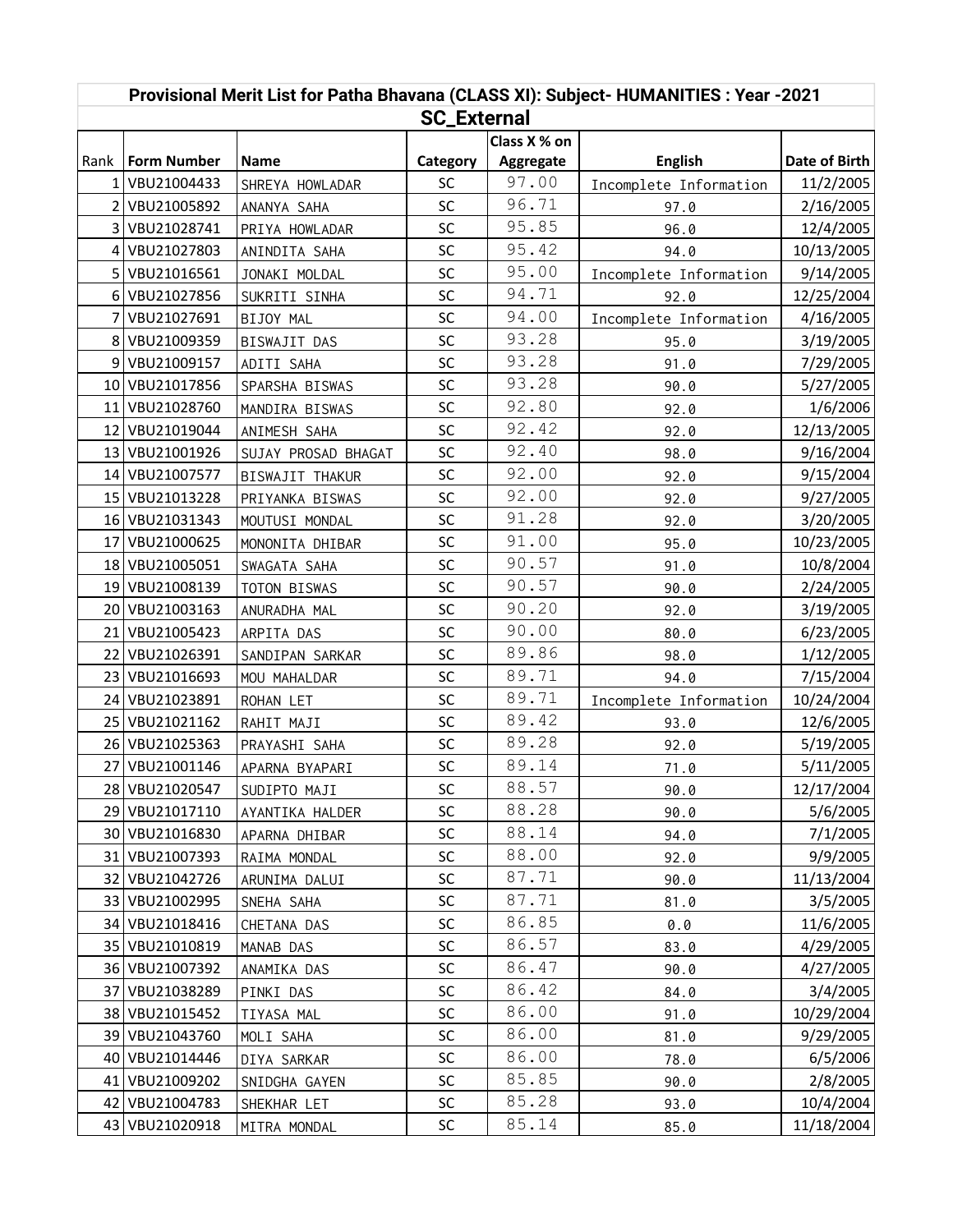|    | 44 VBU21032820   | SUMAN BISWAS      | SC | 84.71 | 90.0                   | 9/8/2005   |
|----|------------------|-------------------|----|-------|------------------------|------------|
|    | 45 VBU21017844   | RIYA DAS          | SC | 84.71 | 80.0                   | 6/7/2005   |
|    | 46 VBU21017246   | ANTARA SAHA       | SC | 84.00 | 85.0                   | 5/6/2005   |
| 47 | VBU21024040      | SUBRATA BAGDI     | SC | 84.00 | 76.0                   | 12/12/2005 |
|    | 48 VBU21005670   | SOURAB DAS        | SC | 83.57 | 85.0                   | 9/24/2005  |
|    | 49 VBU21024617   | SHRABANI BHAKAT   | SC | 83.00 | 84.0                   | 7/23/2004  |
|    | 50 VBU21025485   | SEAUNTI SAHA      | SC | 82.50 | 87.0                   | 11/19/2004 |
|    | 51 VBU21039731   | SOURAV SINGHA     | SC | 82.00 | Incomplete Information | 11/28/2004 |
|    | 52 VBU21016573   | SUMAN LET         | SC | 81.14 | 80.0                   | 10/18/2005 |
|    | 53 VBU21020982   | SOUMIK SARKAR     | SC | 81.00 | 90.0                   | 6/17/2004  |
|    | 54 VBU21036577   | SHIBNATH DOM      | SC | 81.00 | 78.0                   | 4/4/2005   |
|    | 55 VBU21032150   | RIYA HALDER       | SC | 80.86 | 75.0                   | 5/10/2005  |
|    | 56 VBU21015215   | ARIJIT SAHA       | SC | 80.71 | 85.0                   | 12/11/2004 |
|    | 57 VBU21022895   | PABAN SAHA        | SC | 80.60 | 77.0                   | 10/14/2004 |
|    | 58 VBU21018548   | PREETAM MONDAL    | SC | 80.28 | 90.0                   | 7/12/2005  |
|    | 59 VBU21006061   | PRIYANKA DAS      | SC | 80.28 | 90.0                   | 9/22/2005  |
|    | 60 VBU21045150   | DEBJANI METE      | SC | 80.28 | 86.0                   | 3/31/2004  |
|    | 61   VBU21034260 | AGOMANI SAHA      | SC | 78.57 | 85.0                   | 10/1/2004  |
|    | 62 VBU21042278   | PARTHA DAS        | SC | 78.42 | 83.0                   | 3/3/2005   |
|    | 63 VBU21035313   | SAMAPTI SAHA      | SC | 78.14 | 81.0                   | 12/1/2004  |
|    | 64 VBU21011287   | SAGAR HALDER      | SC | 78.00 | 80.0                   | 7/21/2005  |
|    | 65   VBU21007942 | MADHURIMA MAITRA  | SC | 77.85 | 81.0                   | 10/19/2004 |
|    | 66 VBU21005127   | SWARUP SAHA       | SC | 77.00 | 83.0                   | 7/20/2005  |
| 67 | VBU21004473      | SAYANI MAL        | SC | 76.85 | 90.0                   | 9/16/2005  |
|    | 68 VBU21024406   | JANARDAN DAS      | SC | 76.28 | 80.0                   | 2/8/2005   |
|    | 69 VBU21040631   | RAJDEEP KHANRAT   | SC | 76.00 | 80.0                   | 10/19/2005 |
|    | 70 VBU21037711   | DEBJIT THANDAR    | SC | 75.85 | 80.0                   | 6/8/2005   |
|    | 71 VBU21038781   | CHAYAN SAHA       | SC | 75.28 | 83.0                   | 3/23/2005  |
|    | 72 VBU21019066   | SUNITA DHIBAR     | SC | 75.14 | 80.0                   | 6/11/2005  |
|    | 73 VBU21000587   | MOUMITA SAHA      | SC | 75.00 | 75.0                   | 7/8/2004   |
|    | 74 VBU21005002   | PAMPA DAS         | SC | 74.71 | 82.0                   | 9/11/2005  |
|    | 75 VBU21027994   | TITHI SINGHA      | SC | 74.14 | 85.0                   | 2/11/2004  |
|    | 76 VBU21007643   | ARINDAM MARJIT    | SC | 74.14 | 76.0                   | 9/28/2004  |
|    | 77 VBU21029638   | DEBASIS KABIRAJ   | SC | 74.00 | 94.0                   | 10/28/2004 |
|    | 78 VBU21015632   | SUNANDA DAS       | SC | 74.00 | 85.0                   | 10/23/2004 |
|    | 79 VBU21008813   | DEBOKI HAZRA      | SC | 74.00 | 70.0                   | 1/10/2005  |
|    | 80 VBU21032890   | PARAMBRATA ANKURE | SC | 73.42 | 76.0                   | 10/28/2005 |
|    | 81 VBU21037989   | ARPAN SAHA        | SC | 73.00 | 83.0                   | 7/26/2004  |
|    | 82 VBU21027908   | SUSMITA ROY       | SC | 73.00 | 80.0                   | 11/13/2004 |
|    | 83 VBU21005251   | SONALI MAJUMDAR   | SC | 72.42 | 80.0                   | 5/14/2005  |
|    | 84 VBU21012407   | BISWAJIT HAZRA    | SC | 72.28 | 70.0                   | 4/19/2005  |
|    | 85 VBU21014377   | RIKTA MAJHI       | SC | 72.00 | 72.0                   | 8/20/2005  |
|    | 86 VBU21028086   | DISHA BAURI       | SC | 70.85 | 69.0                   | 5/15/2005  |
|    | 87 VBU21016617   | MINTURAJ SAHA     | SC | 70.80 | 75.0                   | 4/29/2004  |
|    | 88 VBU21017108   | DEBIKA METE       | SC | 70.57 | 66.0                   | 12/10/2004 |
|    | 89 VBU21004797   | PRODIP PRAMANIK   | SC | 70.28 | 73.0                   | 1/30/2006  |
|    | 90   VBU21022673 | JAYATRI SAHA      | SC | 69.00 | 79.0                   | 1/27/2005  |